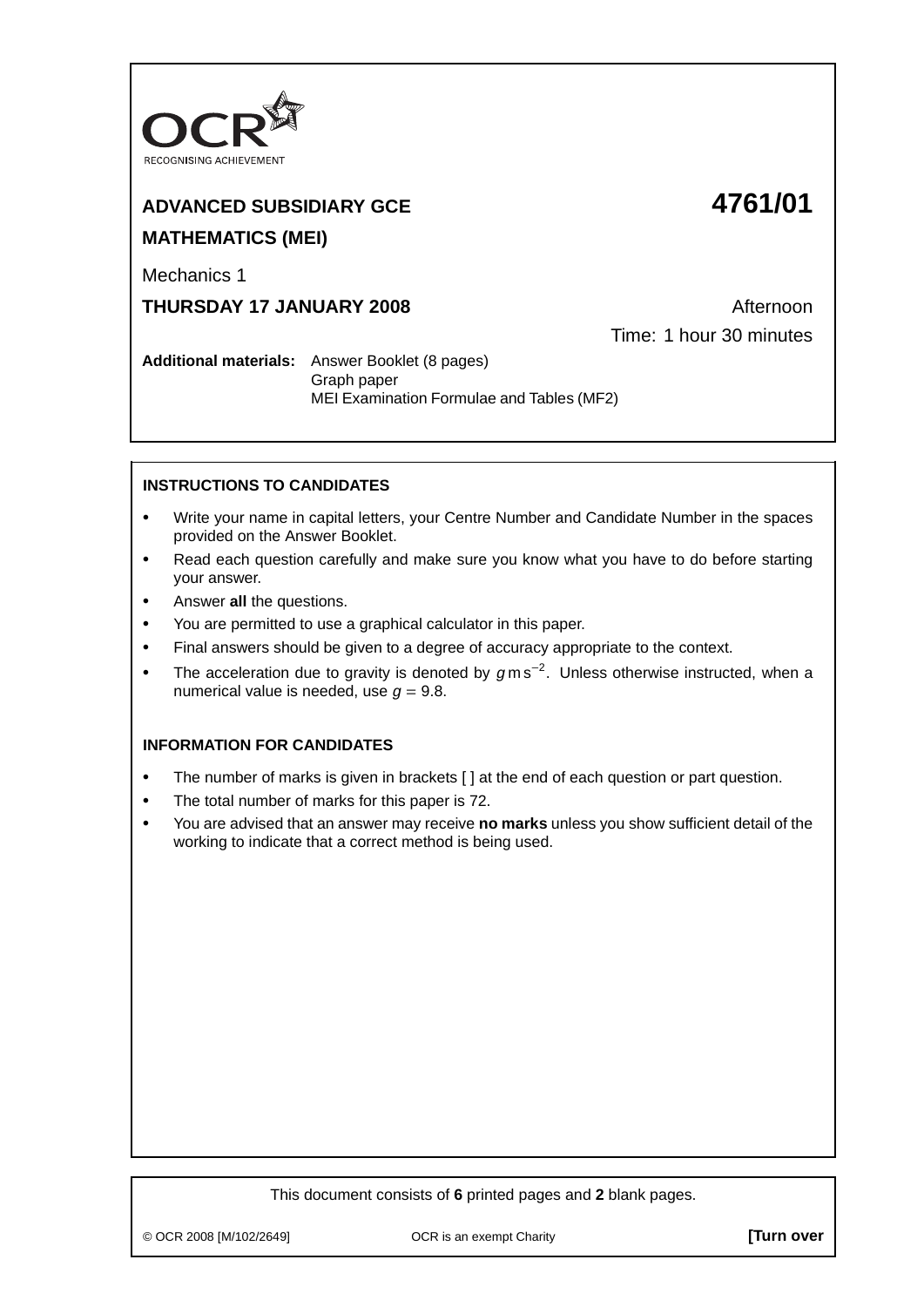#### **Section A** (36 marks)

- **1** A cyclist starts from rest and takes 10 seconds to accelerate at a constant rate up to a speed of 15 m s<sup>−</sup><sup>1</sup> . After travelling at this speed for 20 seconds, the cyclist then decelerates to rest at a constant rate over the next 5 seconds.
	- **(i)** Sketch a velocity-time graph for the motion. [3]
	- **(ii)** Calculate the distance travelled by the cyclist. [3]
- **2** The force acting on a particle of mass 1.5 kg is given by the vector  $\begin{pmatrix} 6 \\ 9 \end{pmatrix}$  N.
	- **(i)** Give the acceleration of the particle as a vector. [2]
	- (ii) Calculate the angle that the acceleration makes with the direction  $\begin{pmatrix} 1 \\ 0 \end{pmatrix}$ . [2]
	- (iii) At a certain point of its motion, the particle has a velocity of  $\begin{pmatrix} -2 \\ 3 \end{pmatrix}$  m s<sup>-1</sup> . Calculate the displacement of the particle over the next two seconds. [3]





Fig. 3 shows a block of mass 15 kg on a rough, horizontal plane. A light string is fixed to the block at A, passes over a smooth, fixed pulley B and is attached at C to a sphere. The section of the string between the block and the pulley is inclined at 40◦ to the horizontal and the section between the pulley and the sphere is vertical.

The system is in equilibrium and the tension in the string is 58.8 N.

- **(i)** The sphere has a mass of  $m$  kg. Calculate the value of  $m$ . [2]
- **(ii)** Calculate the frictional force acting on the block. [3]
- **(iii)** Calculate the normal reaction of the plane on the block. [3]

**3**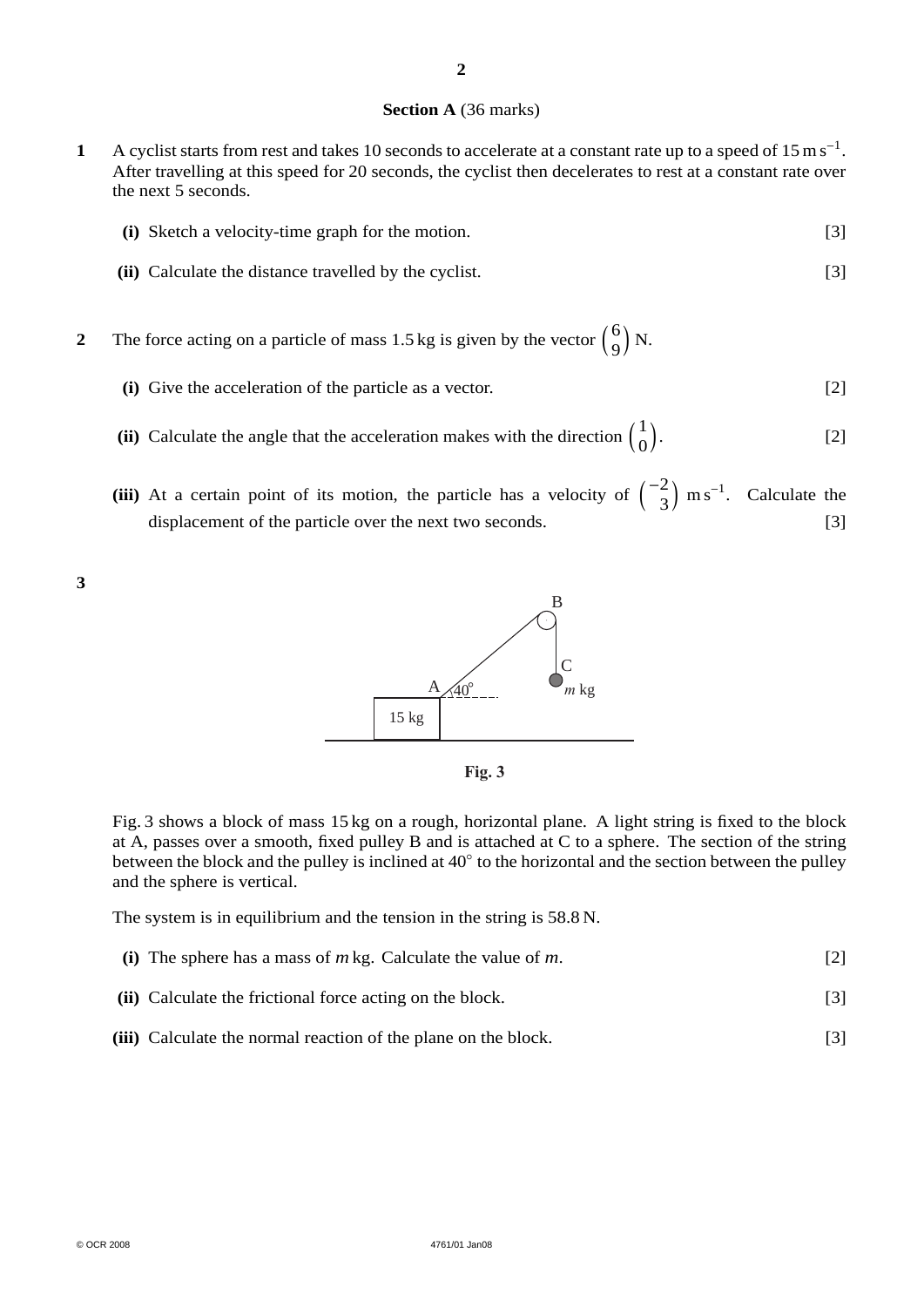4 Force **F** is 
$$
\begin{pmatrix} 4 \\ 1 \\ 2 \end{pmatrix}
$$
 N and force **G** is  $\begin{pmatrix} -6 \\ 2 \\ 4 \end{pmatrix}$  N.

- **(i)** Find the resultant of **F** and **G** and calculate its magnitude. [4]
- **(ii)** Forces **F**, 2**G** and **H** act on a particle which is in equilibrium. Find **H**. [3]

**5**



A toy car is moving along the straight line O*x*, where O is the origin. The time *t* is in seconds. At time  $t = 0$  the car is at A, 3 m from O as shown in Fig. 5. The velocity of the car,  $v \text{ m s}^{-1}$ , is given by

$$
v = 2 + 12t - 3t^2.
$$

Calculate the distance of the car from O when its acceleration is zero. [8]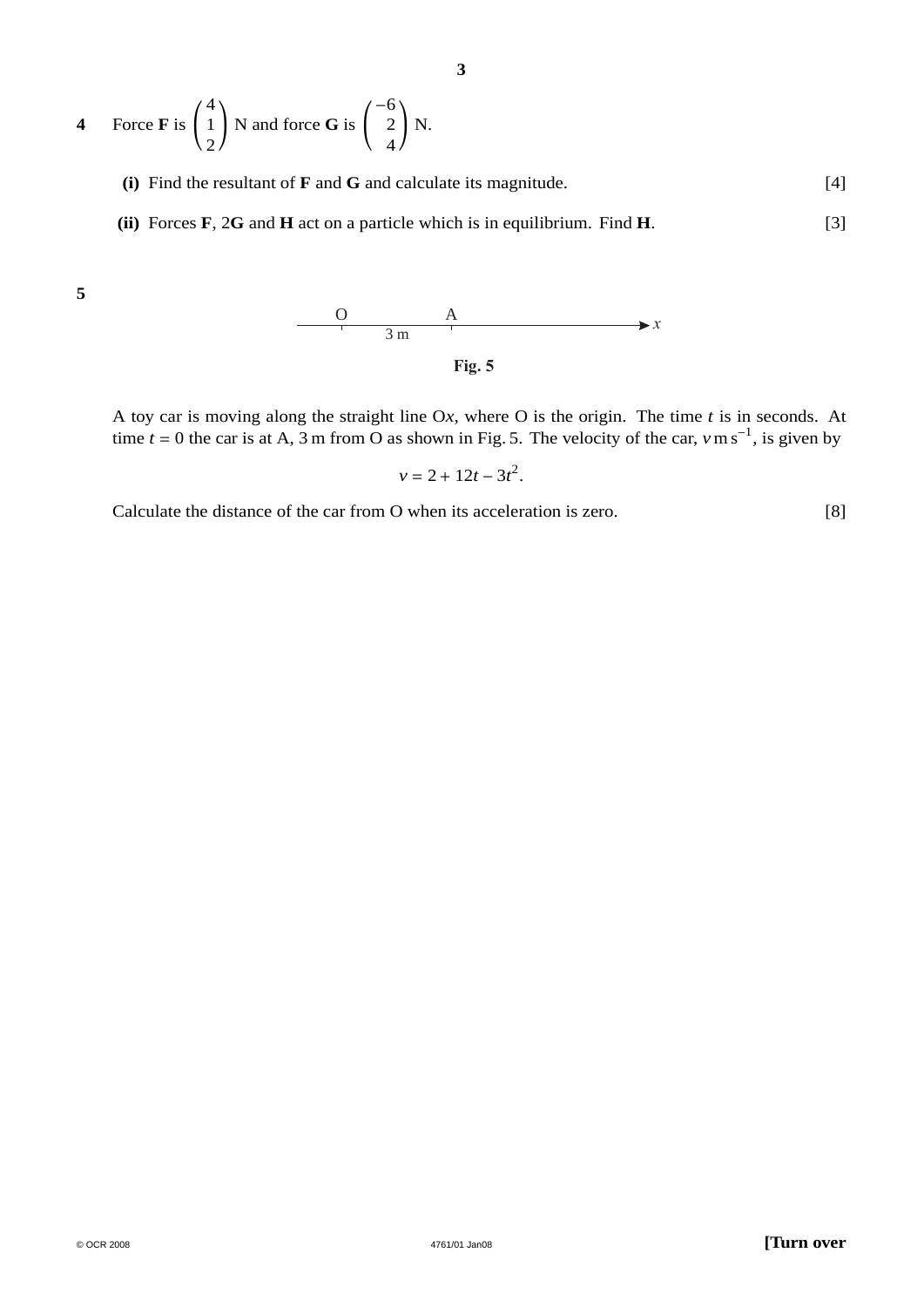#### **Section B** (36 marks)

- **6** A helicopter rescue activity at sea is modelled as follows. The helicopter is stationary and a man is suspended from it by means of a vertical, light, inextensible wire that may be raised or lowered, as shown in Fig. 6.1.
	- **(i)** When the man is descending with an acceleration  $1.5 \text{ m s}^{-2}$  downwards, how much time does it take for his speed to increase from  $0.5 \text{ m s}^{-1}$  downwards to  $3.5 \text{ m s}^{-1}$  downwards?





How far does he descend in this time?

The man has a mass of 80 kg. All resistances to motion may be neglected.

- **(ii)** Calculate the tension in the wire when the man is being lowered
	- (*A*) with an acceleration of  $1.5 \text{ m s}^{-2}$  downwards,
	- (*B*) with an acceleration of  $1.5 \text{ m s}^{-2}$  upwards. [5]

Subsequently, the man is raised and this situation is modelled with a constant resistance of 116 N to his upward motion.

**(iii)** For safety reasons, the tension in the wire should not exceed 2500 N. What is the maximum acceleration allowed when the man is being raised? [4]

At another stage of the rescue, the man has equipment of mass 10 kg at the bottom of a vertical rope which is hanging from his waist, as shown in Fig. 6.2. The man and his equipment are being raised; the rope is light and inextensible and the tension in it is 80 N.

**(iv)** Assuming that the resistance to the upward motion of the man is still 116 N and that there is negligible resistance to the motion of the equipment, calculate the tension in the wire.



[4]

[4]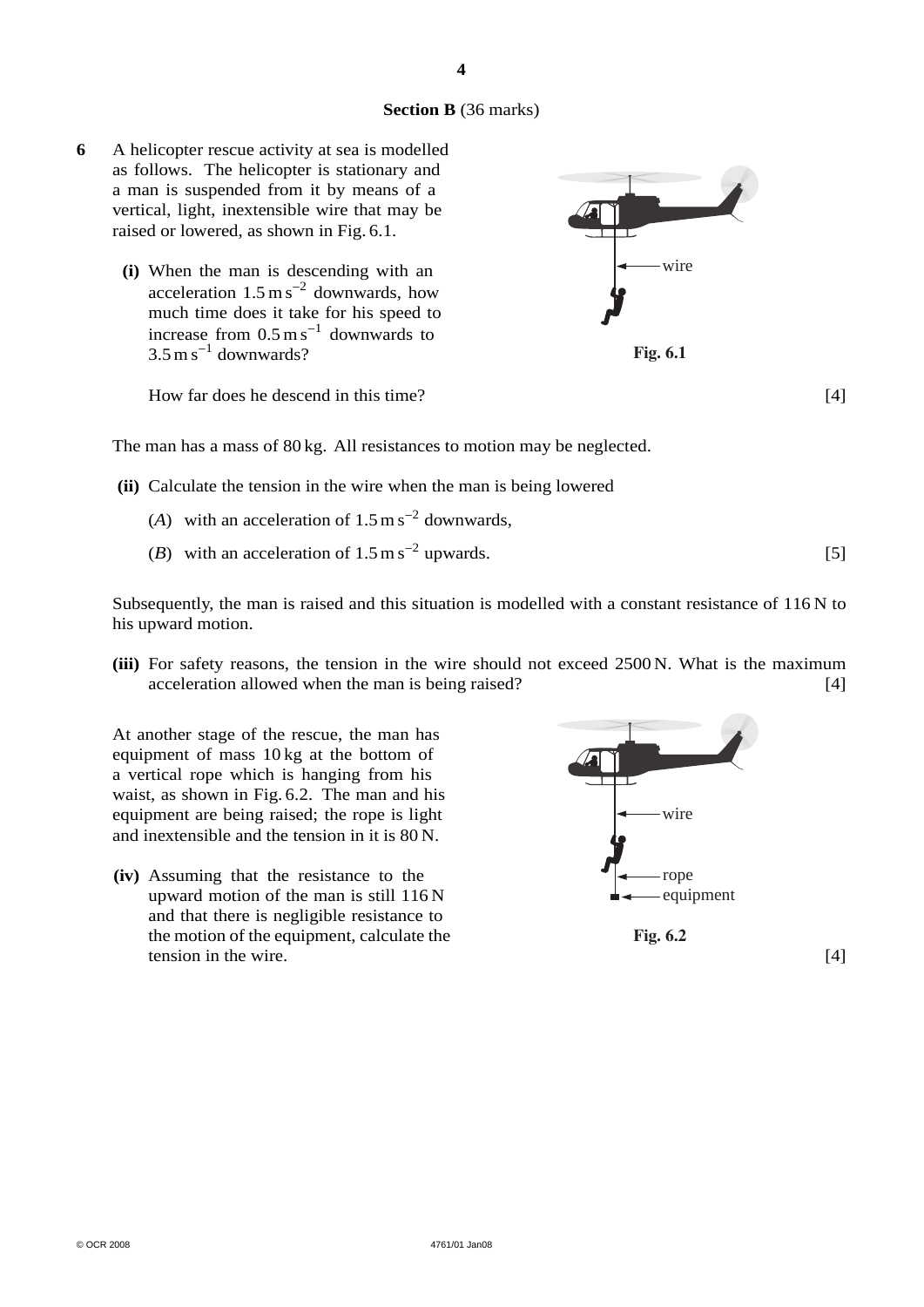**7** A small firework is fired from a point O at ground level over horizontal ground. The highest point reached by the firework is a horizontal distance of 60 m from O and a vertical distance of 40 m from O, as shown in Fig. 7. Air resistance is negligible.



The initial horizontal component of the velocity of the firework is  $21 \text{ m s}^{-1}$ .

- **(i)** Calculate the time for the firework to reach its highest point and show that the initial vertical component of its velocity is  $28 \text{ m s}^{-1}$ . .  $[4]$
- (ii) Show that the firework is  $(28t 4.9t^2)$  m above the ground *t* seconds after its projection. [1]

When the firework is at its highest point it explodes into several parts. Two of the parts initially continue to travel horizontally in the original direction, one with the original horizontal speed of  $21 \text{ m s}^{-1}$  and the other with a quarter of this speed.

**(iii)** State why the two parts are always at the same height as one another above the ground and hence find an expression in terms of *t* for the distance between the parts *t* seconds after the explosion.

[3]

**(iv)** Find the distance between these parts of the firework

| $(A)$ when they reach the ground, |  |
|-----------------------------------|--|
|                                   |  |

- (*B*) when they are 10 m above the ground. [5]
- **(v)** Show that the cartesian equation of the trajectory of the firework before it explodes is  $y = \frac{1}{90}(120x - x^2)$ , referred to the coordinate axes shown in Fig. 7. [4]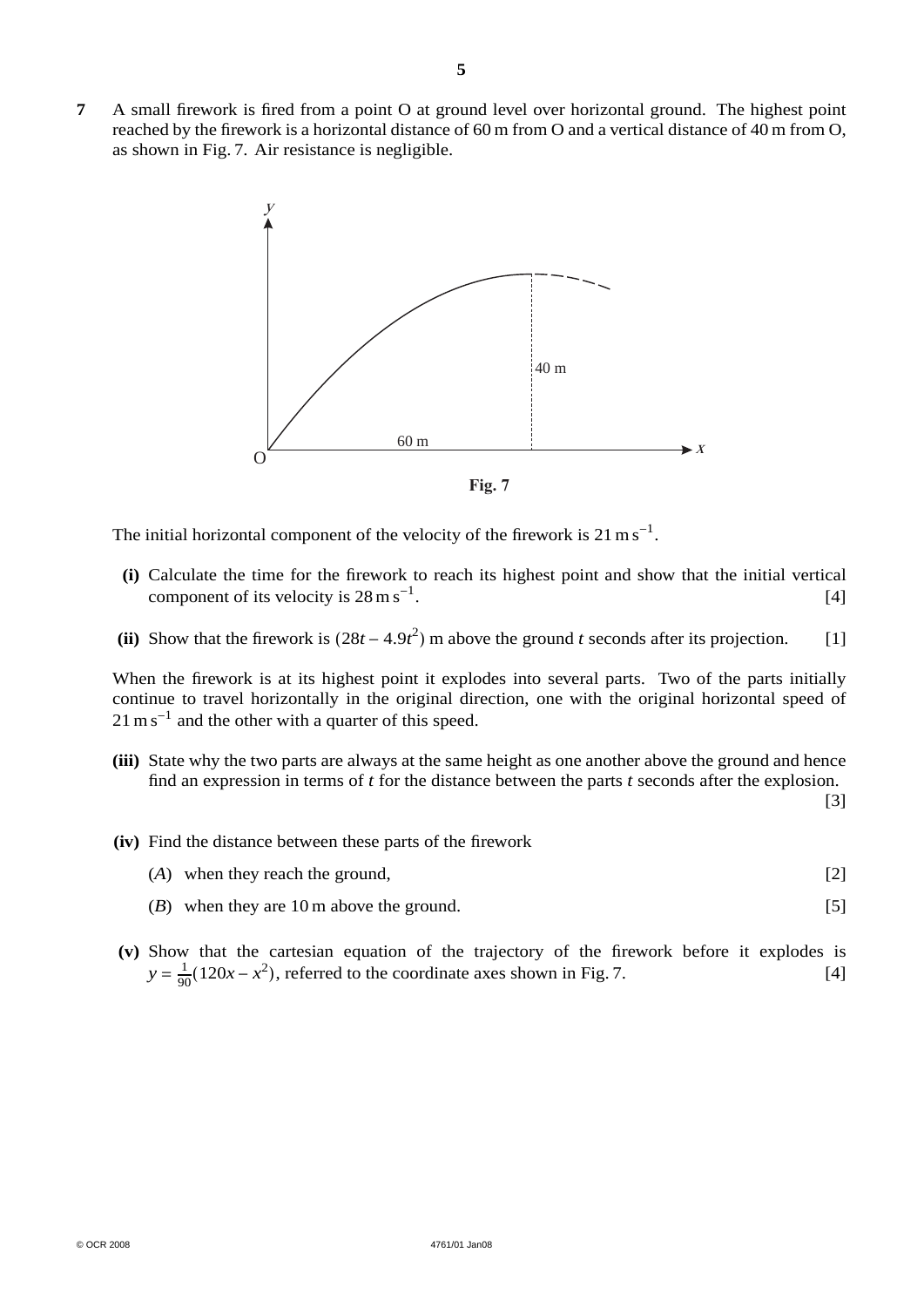# **BLANK PAGE**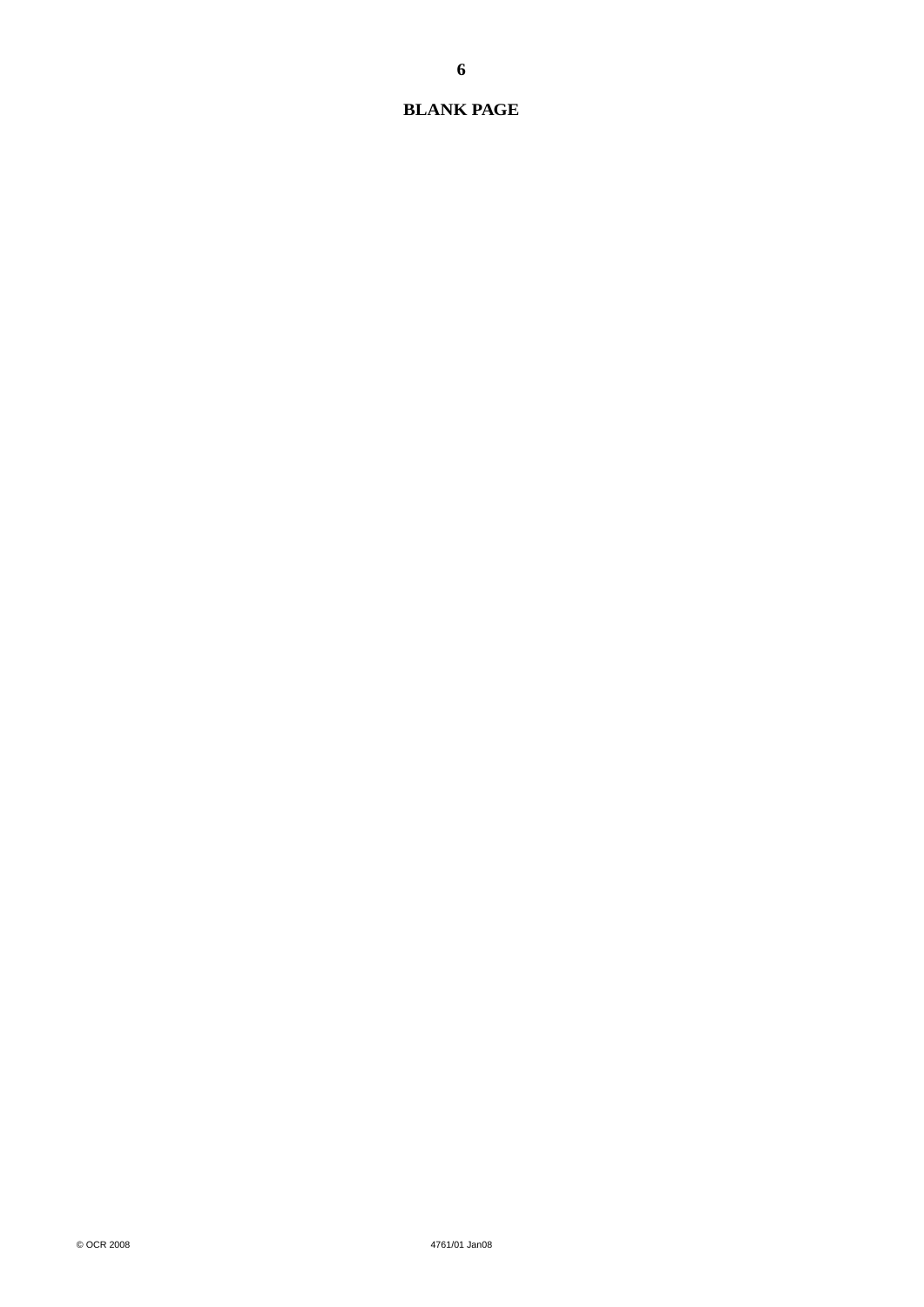# **BLANK PAGE**